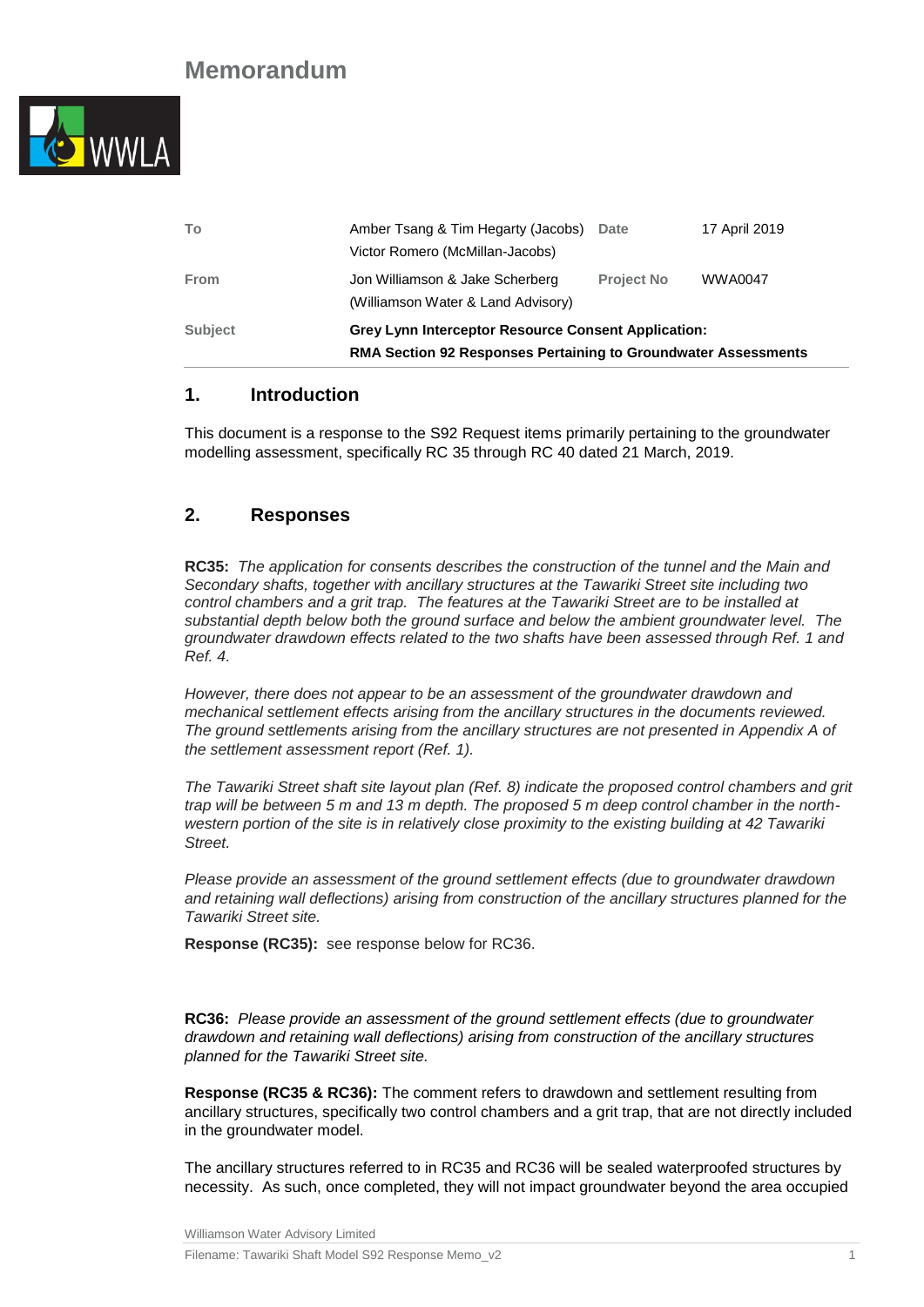# **Memorandum**



by the structures themselves and will not increase the cumulative effects predicted from the main shaft on a long-term basis.

Some drainage can be expected over the construction period, expected to be 6 to 9 months, where the excavations will be supported by temporary sheetpiles through near surface soils and shotcrete/nails in the underlying ECBF.

The ancillary structures will be installed at 5 to 13 m BGL, corresponding to model Layer 1. **Table 1** (based on Table 13 in the Groundwater Effects Assessment) shows that 0.1 and 0.2 m is the maximum drawdown outside of the shaft expected in Scenario and Scenario 6, respectively.

During construction of the ancillary structures, some leakage into the excavation will occur, hence the Layer 1 drawdown contours predicted as currently shown can be expected to shift such that they encompass the ancillary structures excavation area. Given that maximum drawdown will occur immediately adjacent to the shaft and decline rapidly with distance, the difference in the maximum extent of drawdown with the ancillary structures will be negligible compared to that currently shown.

Deeper model layers will not be impacted by the ancillary structures therefore drawdown predicted for model Layers 2 through 4 will be the same as what is provided in the Groundwater Effects Assessment report.

| Model<br>Layer | Extent of Drawdown (m) |            | Maximum drawdown outside of<br>shaft (m) |            |
|----------------|------------------------|------------|------------------------------------------|------------|
|                | Scenario 4             | Scenario 6 | Scenario 4                               | Scenario 6 |
|                | 300                    | 300        | 0.1                                      | 0.2        |

### **Table 1. Lateral extent and maximum predicted drawdown in model Layer 1 for Scenario 4 and Scenario 6.**

**RC37:** Groundwater inflows to the proposed tunnel are planned to be controlled through lining the tunnel and using an Earth Pressure Balance ("EPB") tunnel boring machine. "The EPB TBM must be able to apply a positive pressure to the tunnel face, balancing the earth and groundwater pressures at all times to effectively control the ground and prevent groundwater inflows into the tunnel" (Ref. 1). On this basis, groundwater inflows and therefore "the potential groundwater impacts of the Grey Lynn Tunnel construction are considered to be negligible." (Ref. 4) The flows into the tunnel have been described as:

- *a. "Groundwater inflows through the tunnel lining during construction are expected to be*  limited to less than 0.5 litres per square metre of tunnel lining per day, which is 13 m<sup>3</sup> per *day for the 1.6 km length of the tunnel." (Ref. 5)*
- *b. "Approximately 0.006 L/s per meter of tunnel (Ref 4). This equates to approximately 52 m 3 /day per 100 m length of tunnel"*

Please clarify what the groundwater inflows to the tunnel at the operational face and along the lined length are expected to be.

**Response:** We did not address drainage into the tunnel because previous tunnel construction experience using earth pressure balance machines in Auckland within the ECBF (e.g. Waterview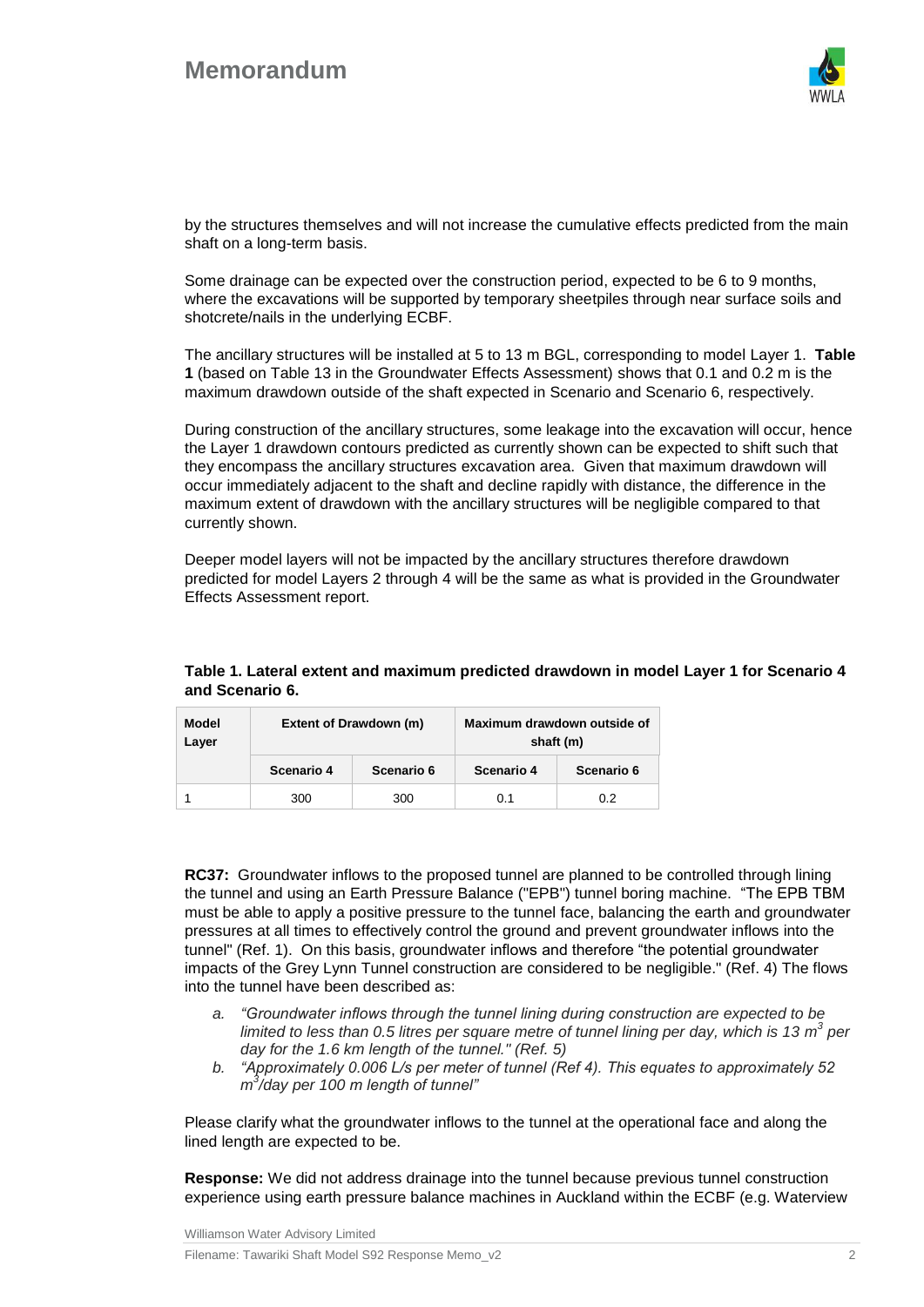

Tunnel, Hobson Bay Tunnel) resulted in no groundwater inflow. Furthermore, the assessment of effects for the Central Interceptor Tunnel concluded the same, hence it was not considered further here.

However, the inference from Ref. 4 and Ref. 5 above is that the majority of the seepage would occur at or near the tunnel face. The 52 m<sup>3</sup>/day quotes in Ref. 4 refers to the temporary state associated with the moving cutting head and TBM itself. Once the concrete lining is locked in place and the TBM progresses down the tunnel, any leakage will be manually grouted (sealed) to reduce the seepage to the longer term rate of no more than 13  $m^3$ /day.

**RC38:** *A sub-regional scale model has been developed and used appropriately and acceptably to assess the effects of the proposed Tawariki Street shafts on the surrounding environment. Potential effects on stream baseflows, wetlands, lakes, existing groundwater takes and saline water intrusion assessed in this report. Groundwater drawdown derived from the model documented in Ref. 4 has been used to support the assessment of ground settlement around the Tawariki Street site documented in Ref. 1.*

*Please provide cross sections aligned parallel and perpendicular to Tawariki Street showing the geological materials modelled, the static groundwater table and the and the drawn down groundwater table for the construction scenarios considered in the settlement report. The cross sections should focus on the areas within 200 m of the Tawariki Street site.*

**Response:** Cross sections through the groundwater model showing the model layer structure, geological materials and groundwater pressure equipotential have been prepared. The location of the cross sections are shown in **Figure 1.**

**Figure 2** and **Figure 3** show the expected depressurisation following shaft construction for the east-west transect (A-A') from Scenario 4 (lined shaft) and Scenario 6 (lined shaft to 7 mBGL), respectively<sup>1</sup>. Figure 4 and Figure 5 show expected depressurisation following shaft construction for the north-south transect in Scenario 4 and Scenario 6, respectively. Both figures show the long-term condition once the shaft has been completed and groundwater conditions have stabilised.

The figures show that depressurisation will primarily occur at depth, near the base of the shaft while minimal impact will be realised near the ground surface where softer sediments reside.

Williamson Water Advisory Limited

 $\overline{a}$ 

Filename: Tawariki Shaft Model S92 Response Memo\_v2 3

 $1$  Scenario 4 was considered to be the most representative of long-term conditions while Scenario 6 was considered to represent a potential worst case temporary condition during the construction period prior to the installation of the full shaft lining.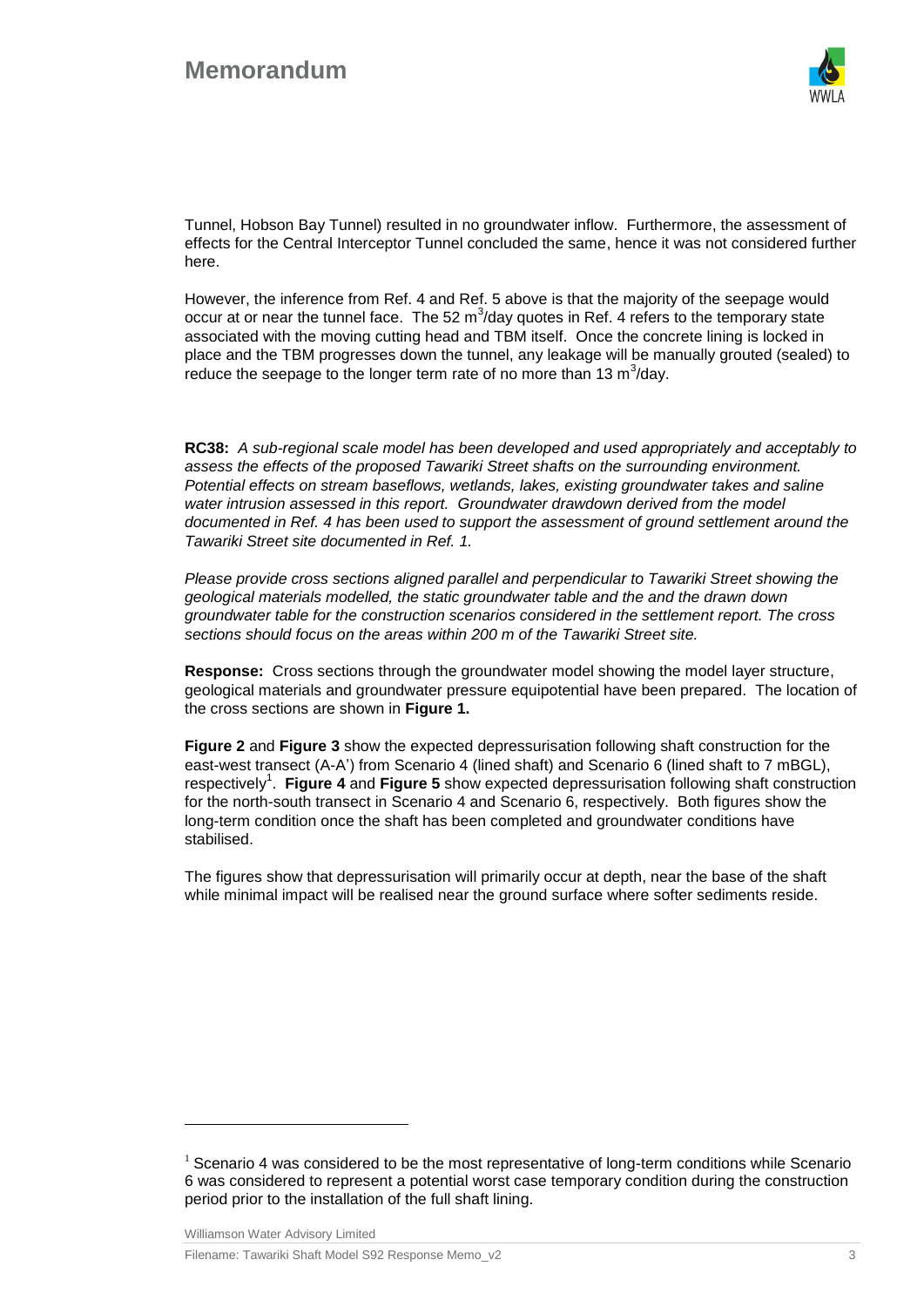



**Figure 1. Location of east-west and south-north cross sections referred to in Figure 2 through 5.**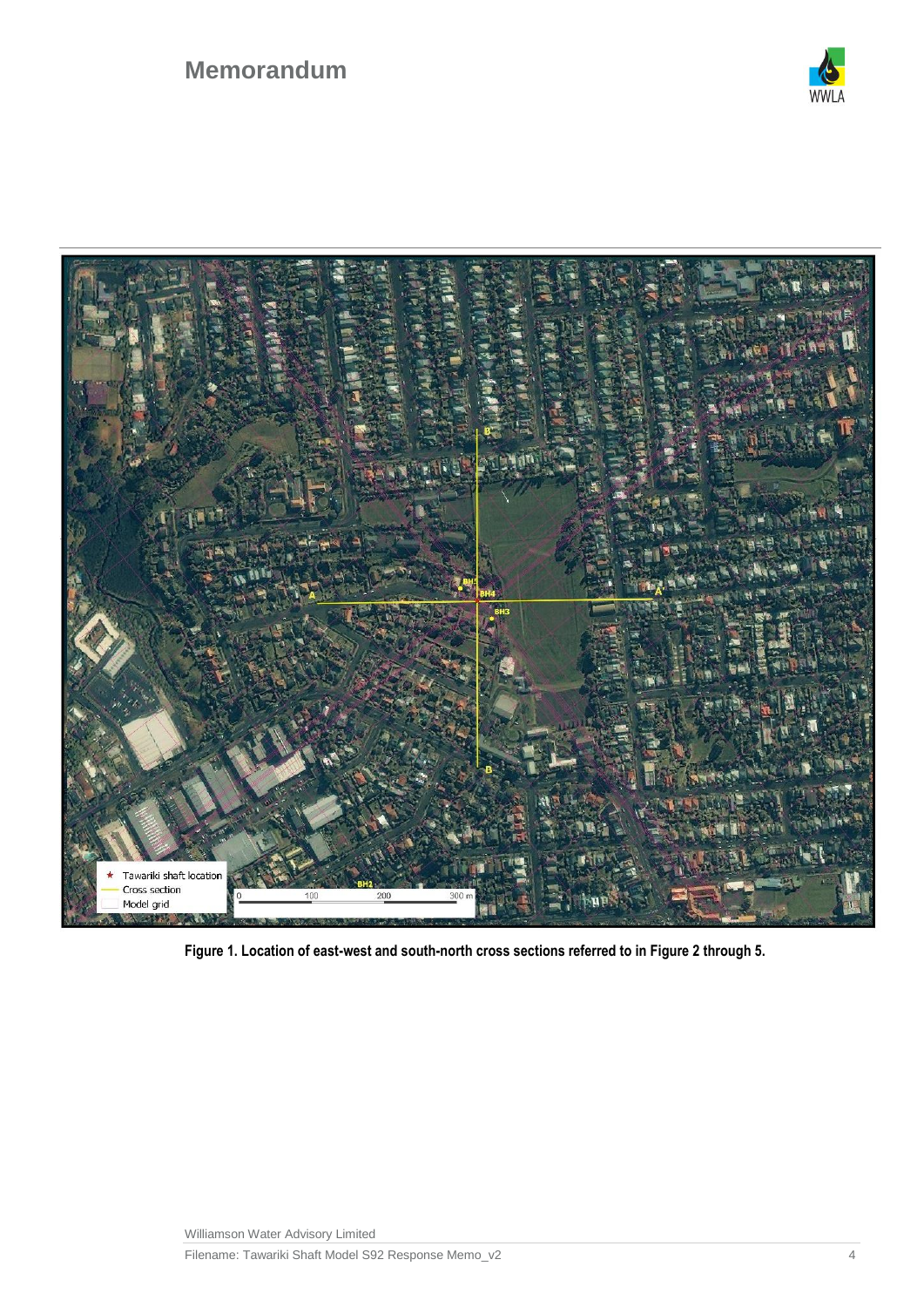



<span id="page-4-0"></span>**Figure 2. East-west cross-section of predicted drawdown under Scenario 4 conditions.**



**Figure 3. East-west cross-section of predicted drawdown under Scenario 6 conditions.**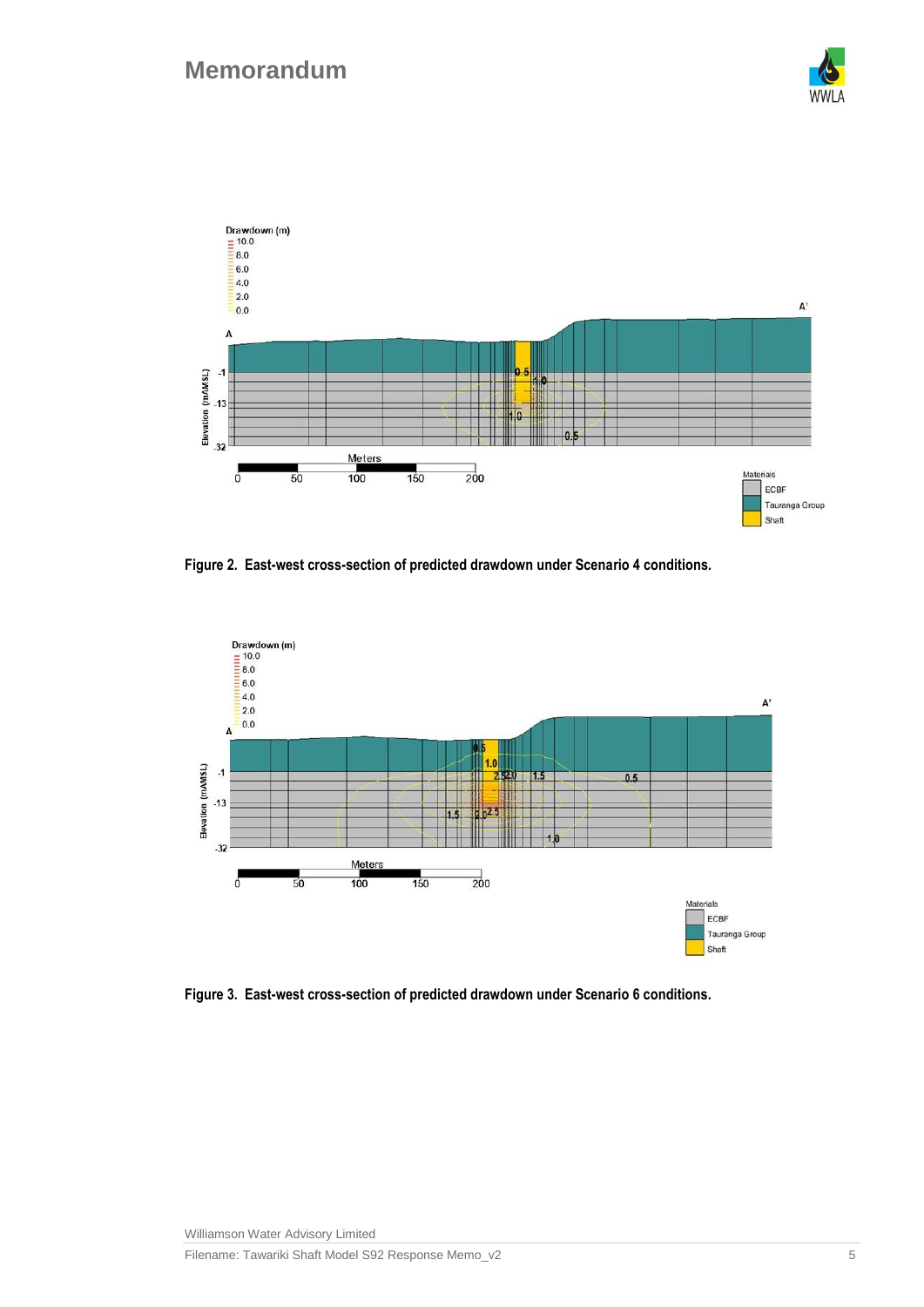



**Figure 4. South-north cross-section of predicted drawdown under Scenario 4 conditions.**



<span id="page-5-0"></span>**Figure 5. South-north cross-section of predicted drawdown under Scenario 6 conditions.**

**RC39:** *Taking into consideration the model structure and cell definition, please provide an assessment of the uncertainty regarding the extent and magnitude of groundwater drawdown within the residual soils and highly weathered ECBF in the area within 200 m of the Tawariki Street site. Please take specific account of the groundwater drawdown potentially affecting sites adjacent to the Tawariki Street site.*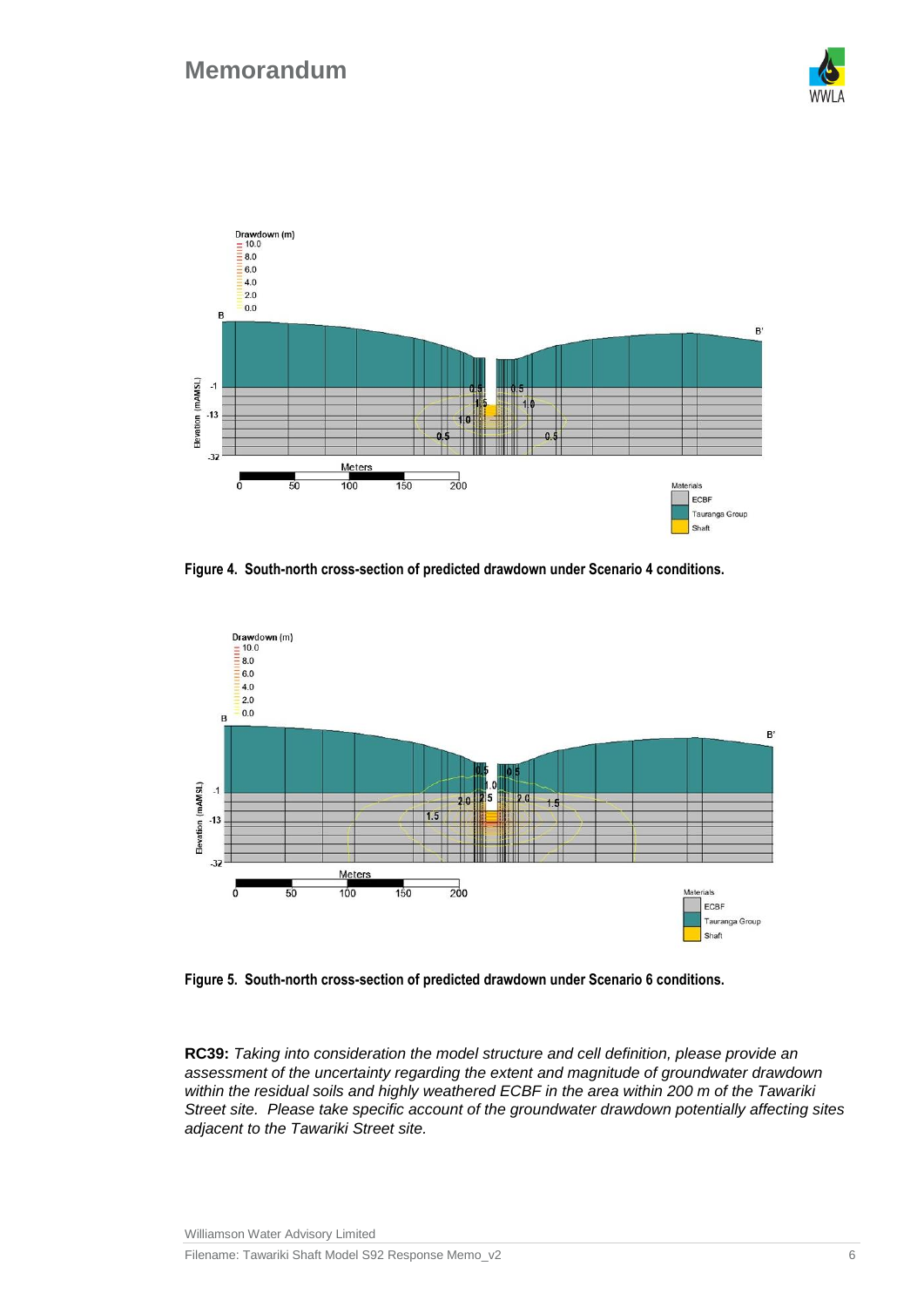

**Response:** Model cell size surrounding the shaft comprises an array of five 1.5 m wide cells, which increase in width away from the array using a 1.5 multiplier, hence the area of maximum groundwater impact is simulated at an appropriate level of accurately through this high cell resolution.

Maximum drawdown occurs in model Layer 4 where the base of the shaft is located, and as shown in the cross sections (**[Figure 2](#page-4-0)** to **[Figure 5](#page-5-0)**) the extent of significant drawdown in Layer 4 is limited to less than 25 m of the shaft.

Uncertainty has been addressed through the development of a range of model scenarios. The shaft liner, which is the key limiting factor for drawdown, was simulated with permeabilities ranging from 10 $^8$  m/s to 10 $^{\text{10}}$  m/s (a permeability characteristic of concrete) and the model was also tested with no impermeable lining on the shaft wall.

The maximum drawdown in Layer 4 was 9.7 m, which was predicted in the scenarios with no shaft liner and where the shaft liner only extended 7 m BGL, such that there was effectively no liner once shaft construction reached that depth. This is a conservative estimate given that the shaft wall is going to be lined.

The least permeable barrier produced a predicted drawdown of 1.4 m.

The permeability of the ECBF material was not varied in the simulations because hydraulic testing results were consistent within a narrow range of low permeability. It was also considered that drawdown will be controlled by the shaft liner so uncertainty in the permeability of the ECBF will not impact the level of predicted drawdown.

**RC40:** *Please provide a localised east-west cross section from the groundwater model through the simulated shaft showing the model grid, materials simulated and the boundary conditions applied to the shaft under Scenario 6.*

**Response:** The requested east-west cross-section of the groundwater model showing 200 m in each direction form the shaft and including the model grid, materials, and boundary conditions is provided below in **Figure 6**. The cross-section location is the same as transect A-A' in **Figure 1**.